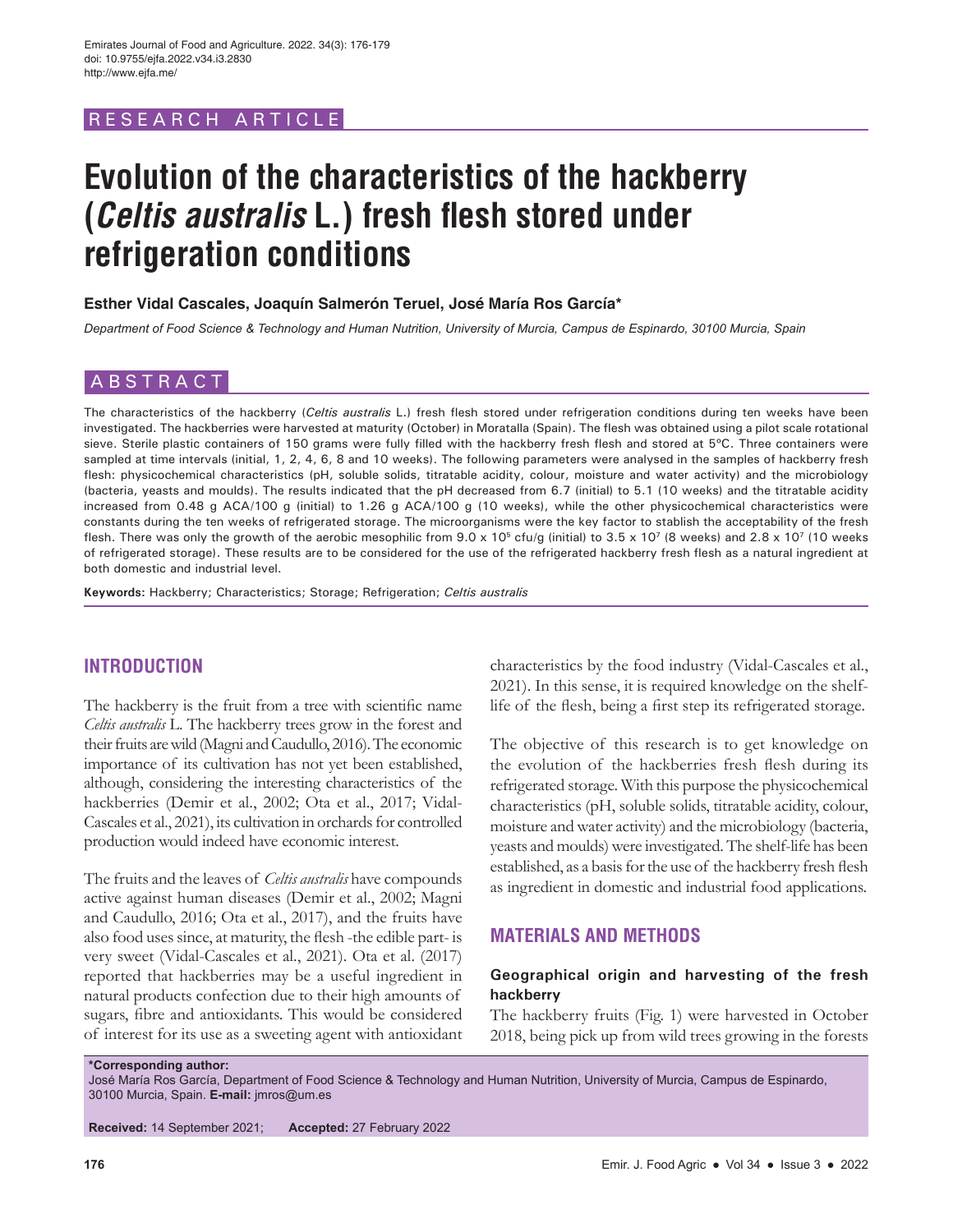of Moratalla (38° 11' N, 1° 53' W, altitude: 700-800 m), Spain. More details were published previously (Vidal-Cascales et al., 2021).

#### **Processing of the fresh hackberries and cold storage**

Hackberries were fractionated using a pilot scale rotational sieve (Fig. 2), which produced the hackberry fresh flesh (Fig. 3 and 4) and a residue of peels and stones. The sieve used has a diameter hole of 0.2 mm. Then sterile plastic containers of 150 grams were fully filled with the hackberry fresh flesh and stored at 5ºC. Three containers were sampled at time intervals (initial, 1, 2, 4, 6, 8 and 10 weeks).

### **Physicochemical characteristics of the hackberry fresh flesh**

The pH (pHmeter), soluble solids (refractometer), titratable acidity (titration), colour (Minolta reflectance colorimeter), moisture (oven dehydration) and water activity (Novasina) were measured as reported by Vidal-Cascales and Ros-García (2020).



**Fig 1.** The hackberry (*Celtis australis* L.) fruits.



**Fig 2.** A view of the pilot scale rotational sieve.

### **Microbiology**

The microbiological analysis was carried out according to standardized procedures: Aerobic mesophilic (ISO 4833- 2: 2013), *Escherichia coli* (ISO 16649-1: 2018), total coliforms (ISO 4832: 2006), *Staphylococcus spp* (ISO 6888-1:2000/ A2: 2019), *Listeria monocytogenes* (ISO 11290-1: 2017), *Salmonella spp* (ISO 6579-1: 2017), moulds and yeasts (ISO 21527-1: 2008).

#### **Table 1: Evolution of the physicochemical characteristics of the hackberry fresh flesh stored under refrigeration conditions (5ºC) up to 10 weeks**

|                                     | <b>Initial</b> |        | $\overline{2}$ | 4                           | 6              | 8                             | 10     |
|-------------------------------------|----------------|--------|----------------|-----------------------------|----------------|-------------------------------|--------|
| pH                                  | 6.7            | 6.4    | 6.3            | 5.9                         | 5.7            | 5.6                           | 5.1    |
| Soluble solids ( <sup>o</sup> Brix) | 50.0           | 50.1   |                | 50.0 49.9                   |                | 50.0 50.0 50.1                |        |
| Acidity (g ACA/100 g)               | 0.48           |        |                | 0.60 0.75 0.84 0.87         |                | $1.02$ 1.26                   |        |
| Colour L <sup>*</sup>               | 20.1           |        |                |                             |                | 20.0 20.0 20.1 20.2 20.1 20.1 |        |
| $a^*$                               | 4.0            | 3.9    | 3.9            | 4.0                         | 4.1            | 4.0                           | 3.9    |
| $h^*$                               | $-4.9$         | $-5.0$ |                | $-4.9$ $-4.9$ $-4.9$ $-5.0$ |                |                               | $-5.1$ |
| Moisture $(\%)$                     | 46.2           | 46.1   | 46.1           |                             | 46.3 46.2 46.1 |                               | 46.1   |
| Water activity                      | 0.86           | 0.86   |                | $0.85$ 0.86                 | 0.87           | 0.86                          | 0.86   |

Average values of three analyses. The standard deviations are not shown since for all analyses the coefficients of variation are less than 5%. ACA: Anhydrous Citric Acid.



**Fig 3.** A view of the 0.2 mm sieve with the hackberry fresh flesh.



**Fig 4.** The hackberry fresh flesh to be stored under refrigeration conditions.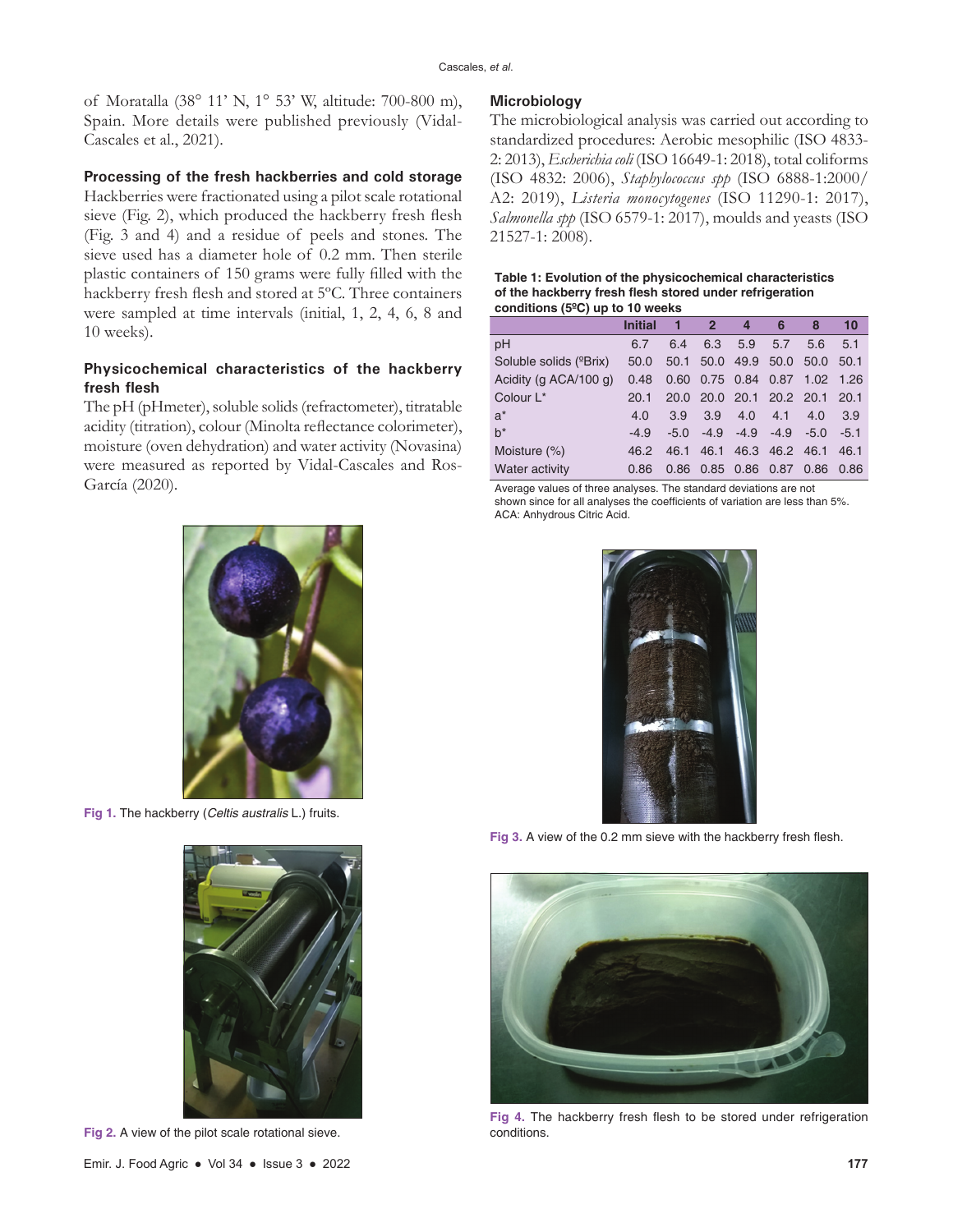|                     | <b>Initial</b>      |                     |                     |                     |                     |                     | 10                  |
|---------------------|---------------------|---------------------|---------------------|---------------------|---------------------|---------------------|---------------------|
| Aerobic mesophilic  | $9.0 \times 10^{5}$ | $3.9\times10^{6}$   | $5.2 \times 10^6$   | $5.5 \times 10^{6}$ | $6.9 \times 10^{6}$ | $3.5 \times 10^{7}$ | $2.8 \times 10^{7}$ |
| Escherichia coli    | $<$ 10              | < 10                | $<$ 10              | $<$ 10              | $<$ 10              | $<$ 10              | < 10                |
| Total coliforms     | $1.4 \times 10^{4}$ | $1.4 \times 10^{4}$ | $1.2 \times 10^{4}$ | $7.8 \times 10^3$   | $4.7 \times 10^{3}$ | $2.4 \times 10^{3}$ | $1.3 \times 10^{3}$ |
| Staphylococcus spp  | $<$ 10              | $<$ 10              | $<$ 10              | < 10                | $<$ 10              | $<$ 10              | $<$ 10              |
| Listeria monocytog. | 0                   |                     | $\Omega$            |                     | $\Omega$            |                     | $\Omega$            |
| Salmonella spp      | 0                   |                     | 0                   |                     |                     |                     |                     |
| Moulds and yeasts   | $1.4 \times 10^{5}$ | $1.2\times10^{5}$   | $1.1 \times 10^{5}$ | $6.6 \times 10^{4}$ | $2.9 \times 10^{4}$ | $2.5 \times 10^{4}$ | $1.4\times10^{4}$   |

**Table 2: Evolution of the microbiological characteristics (cfu/g) of the hackberry fresh flesh stored under refrigeration conditions (5ºC) up to 10 weeks**

Average values of three analyses. The standard deviations are not shown since for all analyses the coefficients of variation are less than 5%.

#### **Statistical analysis**

The results as average values of three analyses are shown in the tables. The standard deviations are not shown since for all analyses the coefficients of variation are less than 5%. All extractions and measures were made in triplicate. The computer program used was Excel (Microsoft Office 2019).

## **RESULTS AND DISCUSSION**

The reason for conducting this study was to get knowledge on the evolution of the hackberries fresh flesh during its refrigerated storage. The physicochemical characteristics and the microbiology were investigated, focussing in the shelf-life, as a basis for the use of the hackberry fresh flesh as ingredient in domestic and industrial food applications.

The Table 1 shows the evolution of the physicochemical characteristics of the hackberry fresh flesh stored under refrigeration conditions (5ºC) up to ten weeks. The pH of the hackberry fresh flesh and the titratable acidity changed during the cold storage. The titratable acidity increased from 0.48 g ACA/100 g (initial) to 1.26 g ACA/100 g (10 weeks), and the directly related physicochemical characteristic -the pH- decreased from 6.7 (initial) to 5.1 (10 weeks). The other physicochemical characteristics (soluble solids, colour, moisture and water activity) keep constants during the ten weeks of cold storage. The moderate acidification of the hackberry fresh flesh stored under refrigeration conditions suggest some fermentation, as was confirmed by the microbiological analyses.

The Table 2 shows the evolution of the microbiological characteristics of the hackberry fresh flesh stored under refrigeration conditions (5ºC) up to ten weeks. The main microbiological result is that there was an increase of the aerobic mesophilic population from  $9.0x10<sup>5</sup>$  cfu/g (initial) to  $2.8x10<sup>7</sup>$  cfu/g (10 weeks). All other microorganism populations decreased or are absent. The total coliforms decreased from  $1.4x10^4$  cfu/g (initial) to  $1.3x10^3$  cfu/g (10 weeks) and the moulds and yeasts decreased from  $1.4x10<sup>5</sup>$  cfu/g (initial) to  $1.4x10<sup>4</sup>$  cfu/g (10 weeks). The population of *Escherichia coli*, *Staphylococcus aureus* and other

*Staphylococcus* species were always present at low values (<10 cfu/g), while *Listeria monocytogenes*, other *Listeria* species and *Salmonella* species were always absent (0 cfu/g). To the best of our knowledge, there are no similar studies on hackberry fresh flesh to make a discussion based in a comparison of previously reported hackberry results. Janzantti et al. (2014) reported a shelf-life period of eight to twelve weeks for passion fruit fresh pulp stored under refrigeration conditions, being the pulp microbiologically safe. Comparing with the hackberry, the passion fruit fresh pulp is much more acid (5.1-6.3 g ACA/100 g, da Silva Araújo et al., 2017) which permit a longer shelf-life under refrigeration.

Finally, the scope of the results of this research was that according to the microbiological results, the hackberry fresh flesh stored under refrigeration conditions (5ºC) up to six weeks can be considered a safe food, due to the fact that there was an increase of one logarithmic cycle in the population of aerobic mesophilic and a decrease or absence of the other microorganism populations. This is enough to use the hackberry fresh flesh as natural ingredient at both domestic and industrial level, which has an impact on the future producers of this crop.

## **CONCLUSIONS**

The hackberry fresh flesh stored under refrigeration conditions (5ºC) for up to six weeks can be considered a safe food. This is enough to use the hackberry fresh flesh as natural ingredient at both domestic and industrial level.

## **ACKNOWLEDGEMENT**

The authors received no financial support for the research, authorship, and/or publication of this article; only the use of the laboratory facilities at Food Technology, University of Murcia (Spain), what they appreciate.

#### **Authors' contributions**

This manuscript contains the main results of Joaquín Salmerón Teruel's degree thesis. This degree thesis